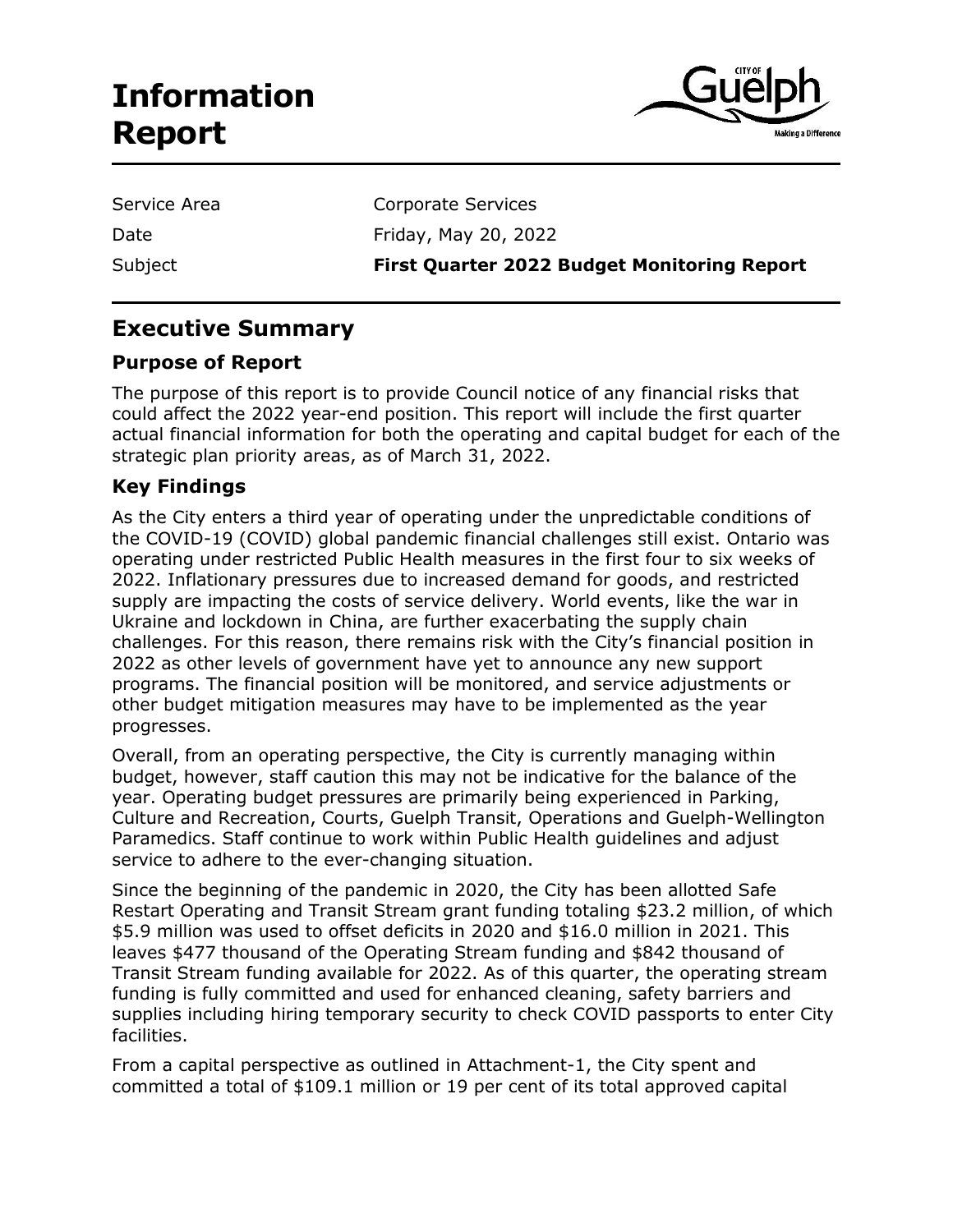budget of \$575.3 million for the first quarter, a significant increase over last year at this time by \$48.9 million or a substantial 81.4 per cent.

As outlined in Attachment-2, there are no capital projects that had additional approved budget to report on for this quarter. There was a small number of projects that required funding reallocations of less than \$100,000 each, which collectively totaled \$346,200. There was a single project that received a reallocation of \$210,000 to complete work this year that was originally scheduled for next year. And finally, there was a single project that required a reallocation of \$565,000 to cover the costs associated with Active Transportation.

# **Financial Implications**

Inflationary pressure has emerged as a key risk for both operating and capital budgets and the Bank of Canada has identified that inflation is expected to be persistent over the short term. It is expected to continue to be a concern until such time as global economic and national fiscal policies have their intended effect. Staff have taken a proactive approach to moving the capital program forward in this environment through the Council approved report [2022-118 Inflationary Financial](https://pub-guelph.escribemeetings.com/filestream.ashx?DocumentId=24484)  [Impact Strategy.](https://pub-guelph.escribemeetings.com/filestream.ashx?DocumentId=24484) This authority did not come into effect until April 25, 2022, and therefore, the first reporting to Council will occur through the second quarter budget monitoring report.

Inflationary challenges, changing COVID restrictions, and limited information early in the year, have an impact on staff's ability to project a full year-end operating position. Staff will continue to focus on expense management to ensure the City remains in a stable financial position.

Notwithstanding the ongoing issues already identified in the key findings of this report, the more recent Carpenters strike news; where more than 15,000 workers walked off the job effective May 9, 2022, has a strong likelihood to further intensify the labour shortage risks already present in the construction markets today. The commercial and industrial building sectors, as well as transit projects, have been identified as the areas of concern<sup>1</sup>. The financial implications, and the trickledown fallouts resulting from this labour disruption on the City's capital program, will become better known as time unfolds and more news becomes available.

In the meantime, a systematic review process of the 2022-2023 and 10-year capital plan is currently underway, which when completed by the end of August, will provide better insight in helping to target projects impacted the most by inflationary pressures.

# **Report**

j

City departments were provided financial information as of March 31, 2021. Actual expenditures, revenues and related commentary were analyzed and any significant budget deviations, challenges, and risks that are expected to have an impact on the year-end financial position were identified with Finance staff support. In addition, departments were asked to assess the impact of the inflationary pressures, and the pandemic on their operations and provide commentary. It is too early to quantify

<sup>1</sup> <https://www.cbc.ca/news/canada/ottawa/carpenters-walk-off-the-job-monday-1.6446146>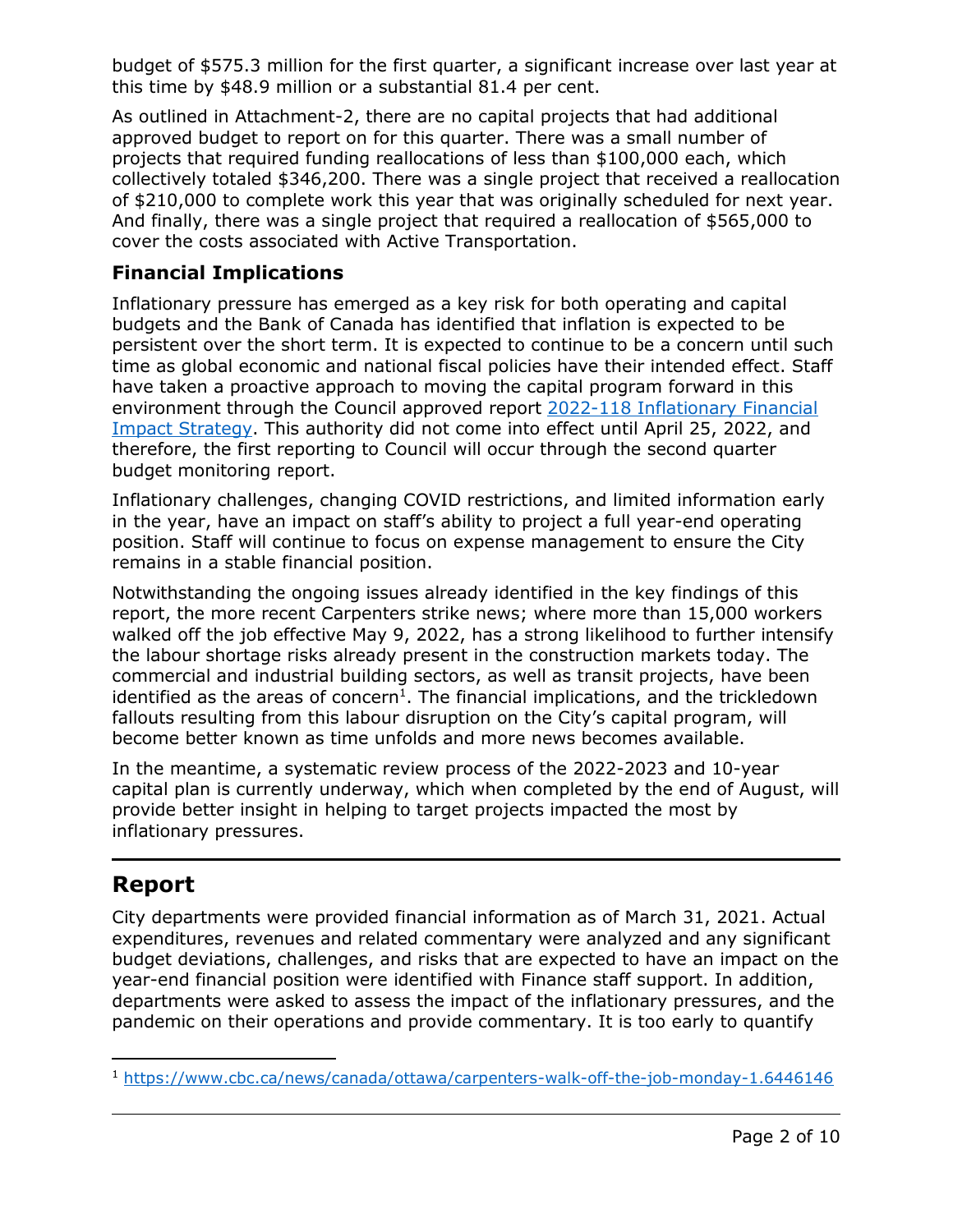the full impact, as the pandemic phase is ending, and the inflationary phase is beginning. Staff are collectively monitoring and assessing the financial impact to the City and will continue to update Council as more information becomes available.

# **Budget Monitoring Highlights**

Overall, from an operating perspective, the City is managing within budget as yearto-date (YTD) expenditures are trending 2.5 per cent below budget. Budget pressures are mainly being experienced in Parking, Culture and Recreation, Courts, Guelph Transit, Operations, and Guelph-Wellington Paramedics. Many services such as Guelph Transit, Operations, and Guelph-Wellington Paramedics are projecting increased COVID-related operating expenses due to enhanced cleaning, increased staffing costs, increased personal protection equipment costs and increased use of medical supplies. Staff continue to work within Public Health guidelines and adjust service as required.

From a capital perspective, as summarized in Attachment-1, total capital budget approved to date is \$575.3 million, which includes \$141.4 million approved in the 2022 capital budget, \$433.4 million carried over from 2021 and in-year additional approved amounts of \$0.5 million.

YTD capital spending is \$10.7 million, a decrease of \$0.4 million or 3.7 per cent below last year's Q1 summary report. However, YTD purchase order (PO) commitments are significantly higher, with open POs totaling \$98.4 million, a \$49.0 million or 100.6 per cent increase over last year. Collective spending and commitments total \$109.1 million, a \$48.9 million or 81.4 per cent increase over last year's reported figures.

The uncommitted approved budget is \$466.2 million, a \$28.3 million or 6.5 per cent increase over last year, mainly due to the available funding for 2022 being \$77.3 million or 15.5 per cent higher than the available funding reported for 2021.

There are no capital projects that had additional approved budget to report on for this quarter. There was a small number of projects that required funding reallocations of less than \$100 thousand each, which collectively totaled \$346.2 thousand. There was a single project that received a reallocation of \$210 thousand to complete work this year that was originally scheduled for next year. And finally, there was a single project that required a reallocation of \$565 thousand to cover the costs associated with Active Transportation.

For specifics on capital budget reallocations, refer to Attachment-2.

Capital project highlights and details are noted in each strategic plan priority section in the body of the report below.

# **Powering our future**

The [Powering our future](https://guelph.ca/city-hall/budget-and-finance/city-budget/2022-and-2023-city-budget/strategic-priorities/powering-our-future/) priority includes Economic Development and Tourism, Culture, Smart Cities Office, and Strategy Innovation and Intergovernmental Services. From an operating budget perspective, the main pressures are being felt in Culture with lost revenue due to the closure and reduced capacity limits in Museum, River Run Centre, and the Sleeman Centre in the first quarter. The restrictions impacted revenues by approximately 10 to 15 per cent of total budget across the City's cultural facilities. March has seen activity increase, however,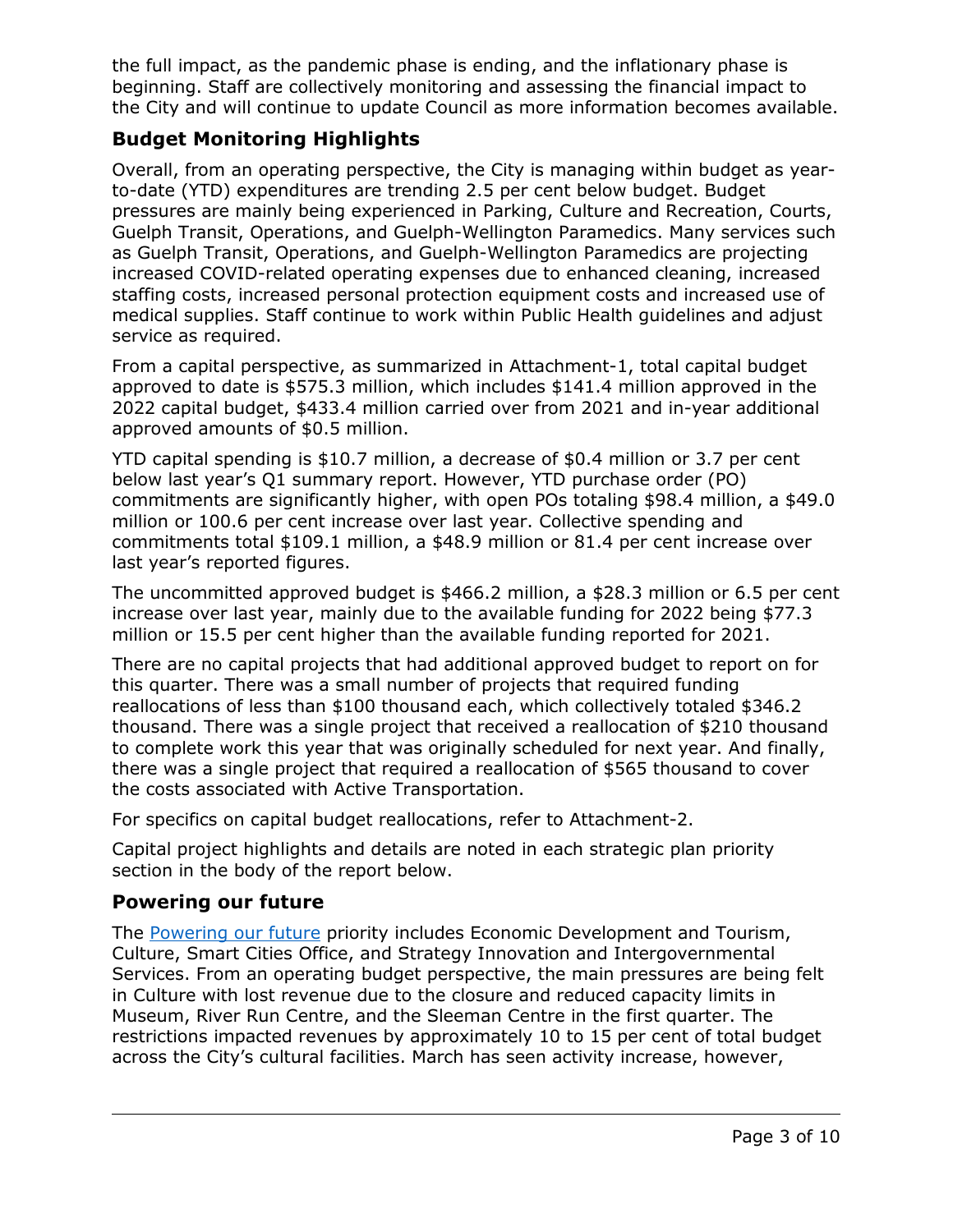hesitancy from the public to purchase tickets to large indoor gatherings is still a factor.

Capital spending and commitments under this priority total \$1.3 million representing 1.2 per cent of the collective YTD total spend and commitments reported for the period ending March 31, 2022 (\$109.1 million).

There are two projects currently in progress which include: SS0002 Hanlon Creek Business Park, reported on budget; and IT0061 Fibre Data Connection, with expenditures and commitments reported below what was expected for this time, due to COVID delays in construction.

#### **Sustaining our future**

The [Sustaining our future](https://guelph.ca/city-hall/budget-and-finance/city-budget/2022-and-2023-city-budget/strategic-priorities/sustaining-our-future/) priority includes Environmental Services (Solid Waste, Water, and Wastewater), Planning and Building, Stormwater, Parks Operations, and Energy Management.

At this point in time, Environmental Services has received carbon credit revenue of \$125 thousand which will be transferred to the 100RE Reserve Fund (355) in accordance with the reserve and reserve fund policy. Commodity prices continued to be higher in the first quarter resulting in higher than anticipated revenue from sale of recyclables. If favourable market conditions continue, a favourable variance of an estimated \$500 thousand is likely at year-end. Water and Wastewater Services revenue is trending to budget, however, inflationary pressures on the cost of chemicals are being experienced. Departments continue to monitor and manage expenses to mitigate any potential deficits at year-end.

Corporately, utility expenditures for water, hydro, and natural gas experienced a YTD favourable variance of \$340 thousand, as less hydro and water were used due to facility closures during the first quarter. Utilities are projected to be within budget, and in a possible surplus position, at year-end.

There are more than 200 capital projects in progress under this strategic pillar, with unspent balances totaling \$192.1 million.

The sum of the total expenditures and commitments is \$57.5 million representing 52.7 per cent of the collective YTD total expenditures and commitments for the period ending March 31, 2022.

Table 1 outlines the details of the many projects having active expenditures and commitments under this strategic pillar.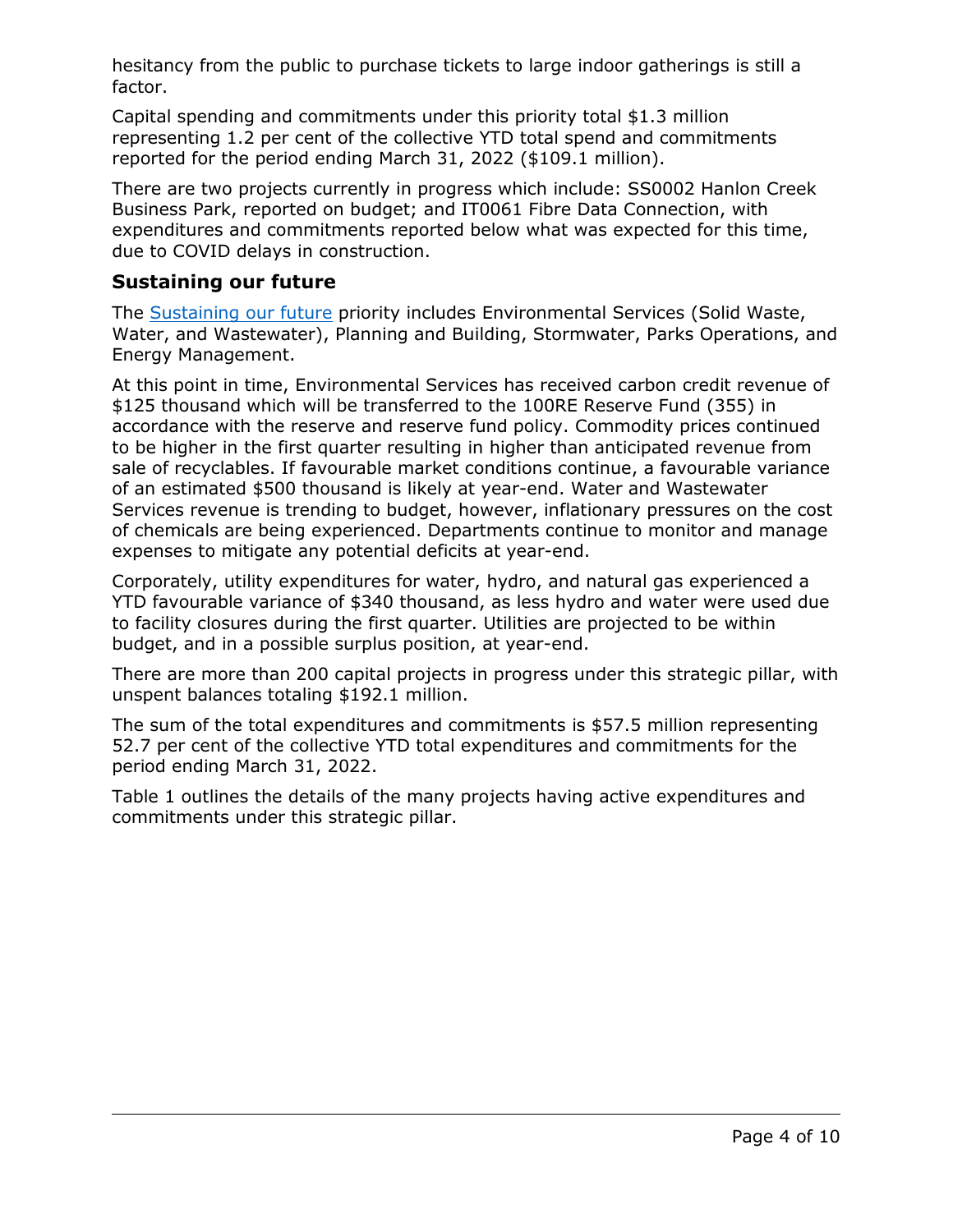| <b>Program of Work</b>     | <b>Number</b><br>of Active<br><b>Projects</b> | <b>2022 Expenditures</b><br>and Commitments |
|----------------------------|-----------------------------------------------|---------------------------------------------|
| <b>Wastewater Services</b> | 62                                            | \$25,197                                    |
| <b>Water Services</b>      | 57                                            | 20,986                                      |
| Solid Waste Services       | 28                                            | 6,308                                       |
| Corporate Projects         | 26                                            | 1,978                                       |
| Stormwater Management      | 21                                            | 1,710                                       |
| <b>Contaminated Sites</b>  | 18                                            | 1,298                                       |
| <b>Total</b>               | 212                                           | \$57,477                                    |

Table 1 – All values are in thousands of dollars

The top five project expenditures during the reporting period occurred in the following projects: ST0009 Plant Energy Efficiency Management (\$9.9 million), WT0011 Paisley Pump Upgrades (\$5.6 million), PN0043 Metcalfe-Speedvale/Eramosa Phase 2 (\$4.8 million), WP0006 Public Drop Off Scales and Software Upgrade (\$3.7 million) and WT002 Water New Supply (\$2.8 million).

Contaminated Sites, Corporate Projects, Solid Waste Services, Stormwater Management, Wastewater Services and Water Services each had projects that were identified as completed during this quarter (29 projects in total), with a collective budget surplus totaling \$2.7 million. This surplus balance will be used to help address inflationary pressures on the balance of the City's priority capital works.

# **Navigating our future**

The [Navigating our future](https://guelph.ca/city-hall/budget-and-finance/city-budget/2022-and-2023-city-budget/strategic-priorities/navigating-our-future/) priority includes Transportation Services, Parking Services, and Guelph Transit. From an operating perspective, both Parking Services and Guelph Transit are projecting budget shortfalls by year-end.

Parking Services YTD revenue is 10 per cent below budget due to lower permit sales, lower transient revenue, and limited capacity at events during the first two months of the year. If current trends continue, Parking will experience a negative variance at year-end. As part of the 2021 year-end report, utilizing Safe Restart grant funding to offset 2021 parking revenue deficits enabled funds to be available in the Parking Operating Contingency Reserve (106) that can be accessed if required for 2022.

Guelph Transit revenue is tracking 12 per cent lower compared to total revenue budget caused by reduced ridership due to COVID, lost revenue in advertising and late-night service cancellation.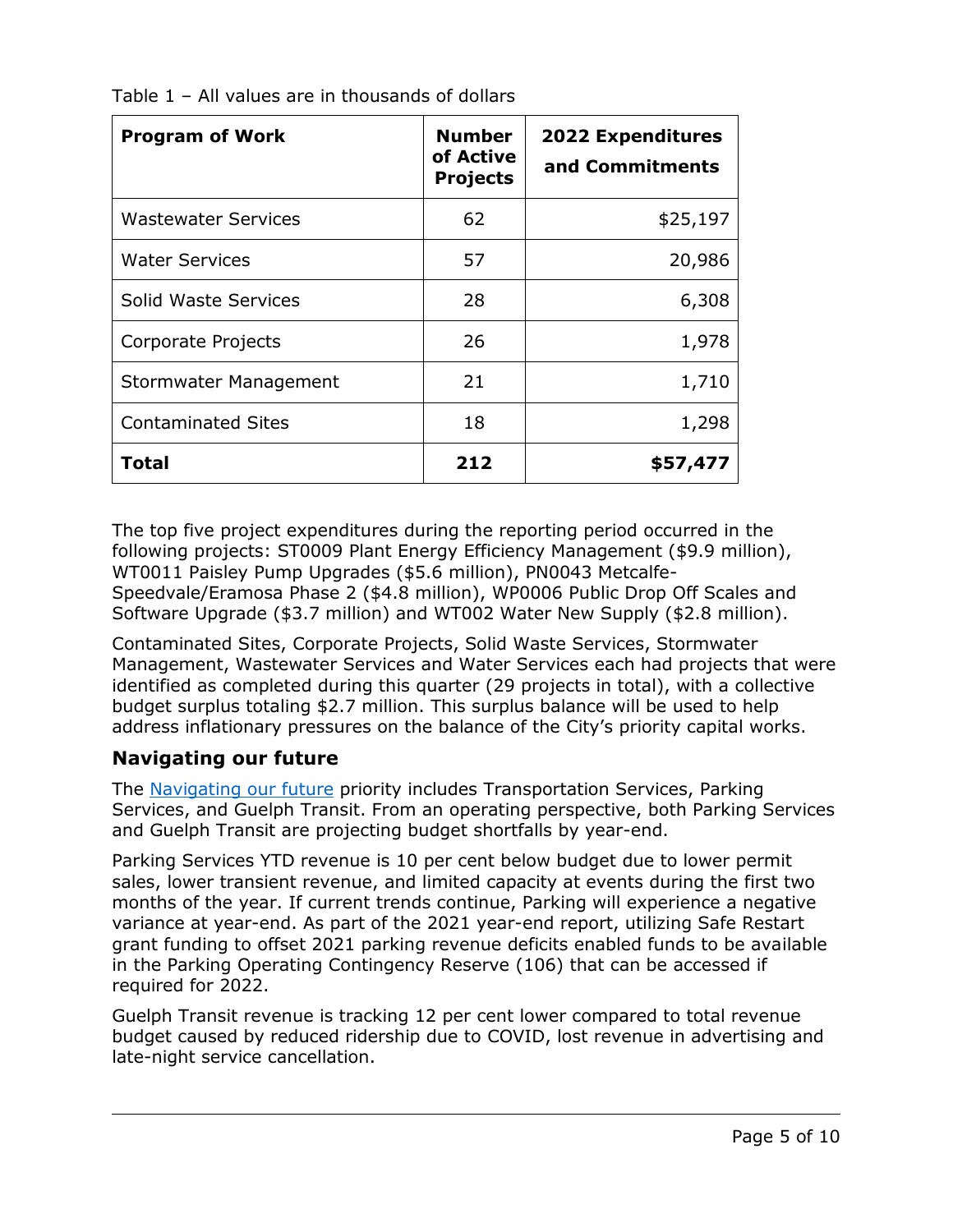Transit vehicle maintenance has a surplus anticipated due to the elimination of parts contract and some efficiencies due to repairs being done in-house.

There are more than 125 capital projects in progress with unspent balances totaling \$65 million under this strategic pillar.

The sum of the total expenditures and commitments is \$16.9 million representing 15.5 per cent of the YTD total expenditures and commitments for the period ending March 31, 2022.

The majority of the expenditures and commitments occurred in projects TC0058 Bus Replacement (\$5.5 million) which is considered complete and awaiting delivery of electric bus order; RB0010 Norfolk St Rail Bridge Rehabilitation (\$2.1 million) and TC0059 Transit Operations Facility (\$1.4 million).

There were 35 capital projects identified as completed with budget surplus totaling \$1.95 million. The majority of funding has been reallocated to address pressures in other projects.

## **Working together for our future**

The [Working together for our future](https://guelph.ca/city-hall/budget-and-finance/city-budget/2022-and-2023-city-budget/strategic-priorities/working-together-for-our-future/) priority includes many of the internal facing services like Finance, Corporate Fleet, Human Resources, Legal, Realty and Court Services, Information Technology, Corporate Communications, and the City Clerk's Office. It also includes Executive Team, City Council, and Internal Audit.

As experienced in the previous two years, Court Services is experiencing overall revenue loss due to suspension of timelines by Chief Justice for January and February, lower courtroom capacities, lower license plate sticker charges due to legislative changes, and lower red light camera revenues than budgeted. Court Services is currently experiencing a 9.26 per cent YTD decrease in 2022 forecasted charges filed over 2021 excluding red light camera infractions.

Legal and Realty may have a year-end unfavourable variance under excess liability insurance and associated third party legal costs due to higher than expected claims being received and settled in the first quarter. The legal and insurance contingency reserve (193), which is used to mitigate against the variable nature of these claims, had a balance of \$2.9 million as of December 31, 2021.

Corporately, fuel prices have been trending 25 per cent higher than budget due to inflation and global market volatility. If the current trend continues the City may realize a projected year-end fuel deficit of 25 to 40 per cent. The Environment and Utility Reserve (198) balance at December 31, 2021, was \$4.7 million and is available to mitigate against commodity price fluctuations. Further, a year-end deficit may be realized in Corporate Fleet auto parts due to inflationary pressures, extended life cycle replacement for Parks and Solid Waste vehicles which created higher maintenance costs.

Property, liability, and automobile insurance premiums have been trending higher due to hard market conditions. A hard market is a period when there is a high demand for insurance, but a lower supply of coverage available and is caused by several factors including severe weather events and catastrophes, a higher prevalence of insurance fraud, low investment returns, increased loss ratios and inflation.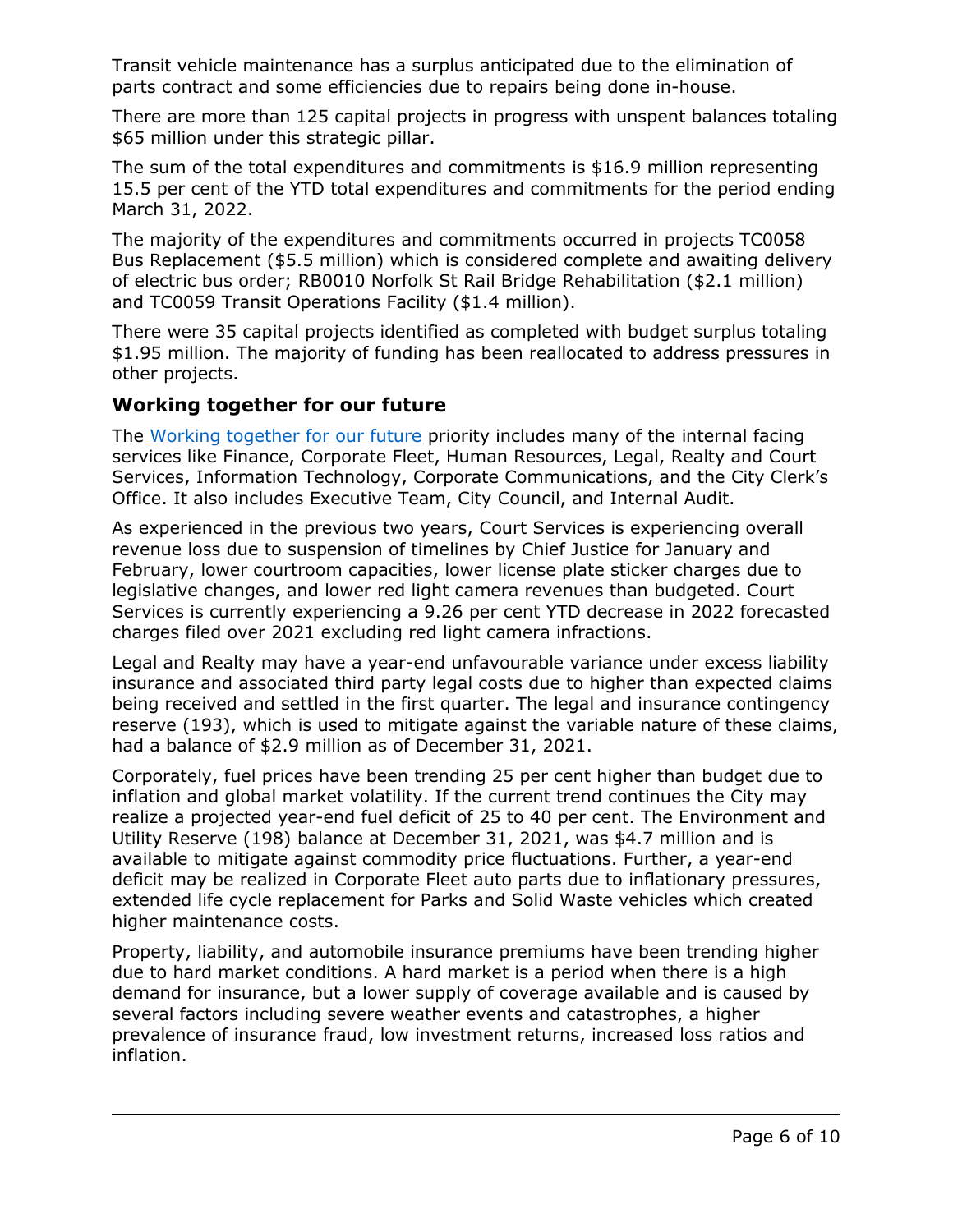Overall, for compensation, the City has experienced a savings in the first quarter, and currently trending at 2.5 per cent below budget. It is likely that compensation and benefits will continue to trend below budget due to staff vacancy and recruitment challenges. There is a risk of increased compensation costs towards the third quarter as the Provincial Government has committed to increase minimum wage rates to \$15.50 per hour. The change will have an impact on some of the City's hourly wage employees who are currently above the minimum wage due to compression. Paramedics and CUPE groups are in collective bargaining negotiations that may also have future budgetary impacts.

From a capital budget perspective, there are 39 capital projects in progress with unspent balances totaling \$7.4 million.

The sum of the total expenditures and commitments under this strategic priority was \$2.04 million representing 1.9 per cent of the YTD expenditures and commitments for the period ending March 31, 2022. The majority of the expenditures and commitments occurred in three projects: IT0083 IT Infrastructure Lifecycle (\$0.45 million), IT0070 Redundant Application Services (\$0.33 million), and IT0081 PC Replacement (\$0.31 million).

There were five capital projects identified as completed with budget surplus totaling \$0.24 million, with the assumption that the surplus funds will be returned to source reserve funds or used to mitigate inflationary pressures on the capital program. The main project was IT0070 Redundant Application Services (\$0.20 million surplus).

## **Building our future**

The **Building our future** priority includes Recreation, Community Investment, Public Works and Bylaw, all of the Emergency Services including Fire, Paramedics and Police, Library Services, Corporate Facilities Maintenance, and Infrastructure Planning and Construction.

Recreation has experienced a revenue loss of 10 per cent of budget or \$520 thousand due to capacity restrictions and closure of facilities in the first quarter. The revenue shortfall is partially offset by expense savings due to lower staffing levels to reflect the services provided, and lower facility maintenance due to closed facilities.

Guelph-Wellington Paramedic Services is experiencing increased costs mainly for staffing due to higher absenteeism because of COVID, costs related to personal protective equipment, cleaning costs, and higher vehicle repairs due to aging ambulance vehicles.

Fire Services are experiencing increased overtime costs mainly for staffing due to higher absenteeism related to COVID. This variance should be offset within the Fire compensation budget. Vehicle repairs and maintenance expenditures are projected to be overspent by year-end due to high-cost apparatus repairs and cost escalation for parts.

Corporate Facilities Maintenance currently experiencing a YTD overspend for building repairs and maintenance due to cost escalation and market volatility. There has been a slight increase in failures, which is indicative of aging City infrastructure and equipment.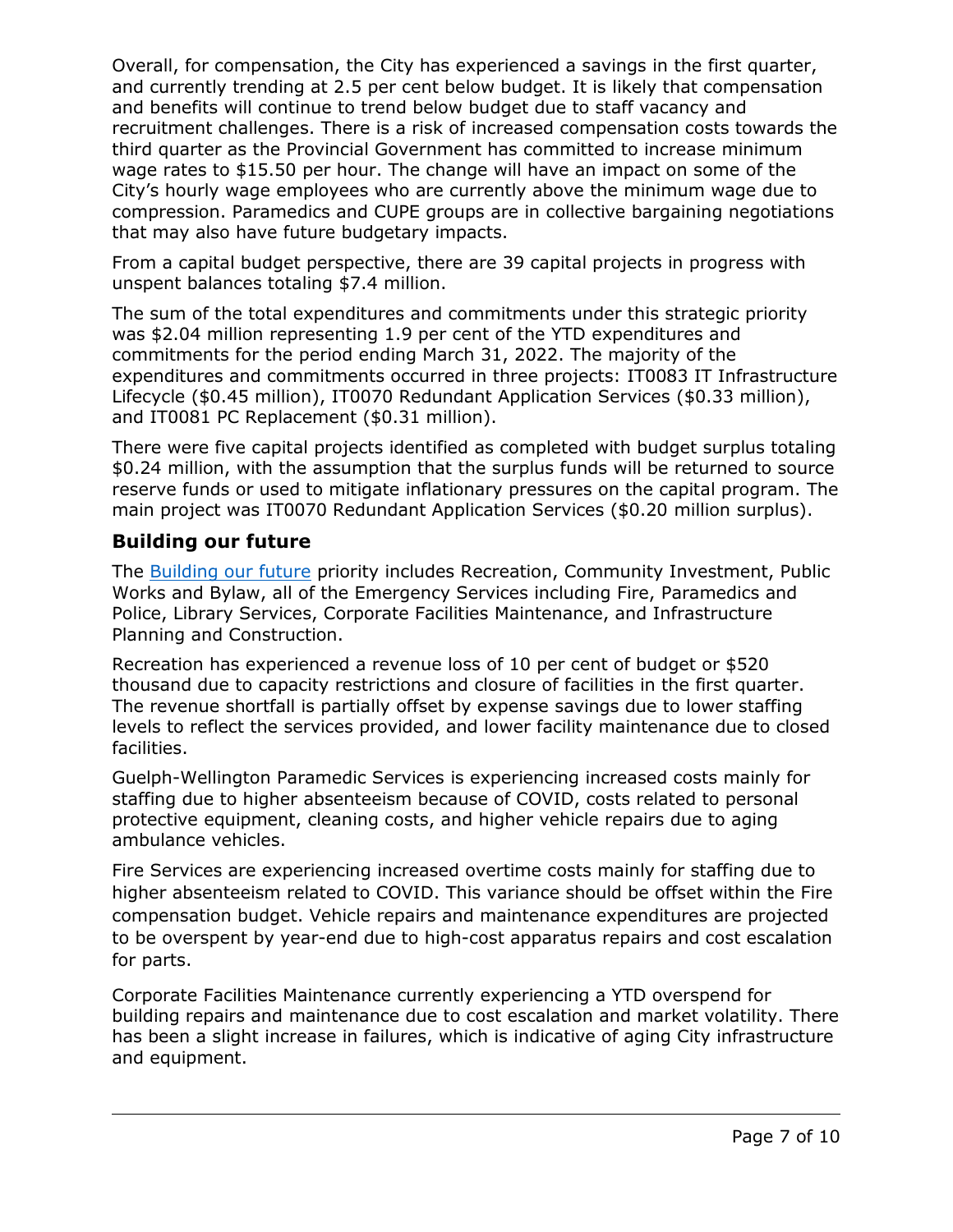There are 167 capital projects in progress with unspent balances totaling \$198.4 million.

The sum of the total expenditures and commitments under this strategic priority is \$31.4 million representing 28.8 per cent of the YTD total expenditures and commitments for the period ending March 31, 2022.

This strategic priority has projects under three programs of works: corporate projects hold 31 projects, emergency services have 41 projects and open spaces, recreation, culture, and library have the remaining 94 projects. The majority of the expenditures and commitments occurred in six projects: SS0025 Baker Street Partnership Development 2018 (\$3.9 million), PS0033 Guelph Police Services Headquarters Renovations (\$3.4 million), LB0028 Main Branch New (\$3.1 million), PN2439 CMMS Implementation (\$2.3 million), FM0003 Drill Hall Assessment and Repair (\$2.2 million) and RF0080 Recreation Facilities Renewal (\$2.1 million).

There were 11 capital projects identified as complete without any significant surplus funding that remained under this strategic pillar.

# **Financial Implications**

At this early stage in the year, and not knowing the potential impacts of the extended COVID impacts including inflation, it is difficult to forecast the year-end position for the operating budget. The City's contingency reserves are sufficient and can help mitigate pressures through the year. Staff continue to be committed to taking actions to mitigate losses to protect the City's long-term sustainability.

The year-end operating position is important in determining the City's overall fitness as assessed by an external credit rating agency. This credit rating affects the price in which the City can issue debt and therefore impacts the affordability of long-term capital projects for the City and rate payers.

Staff will continue to work diligently to identify grant funding opportunities, prioritize projects based on eligibility requirements and to prepare high quality applications in time to meet tight application deadlines. These grants help to offset taxation requirements that would otherwise be required.

## **Safe Restart Grants**

Since the beginning of the pandemic in 2020, the City has been allotted Safe Restart Operating and Transit Stream grant funding totaling \$23.2 million of which \$5.9 million was used to offset deficits in 2020 and \$16.0 million in 2021. This leaves \$477 thousand of the Operating Stream funding and \$842 thousand in Transit Stream funding available for 2022. As of the first quarter, the operating stream funding is now fully committed and used for enhanced cleaning, safety barriers and supplies including hiring temporary security to check COVID passports at City facilities.

# **Consultations**

Departments are responsible for managing their programs according to municipal standards and within the approved budget. The responsibility of monitoring the operating budget is shared by the operating departments and the Finance department. Department General Managers were provided financial reports based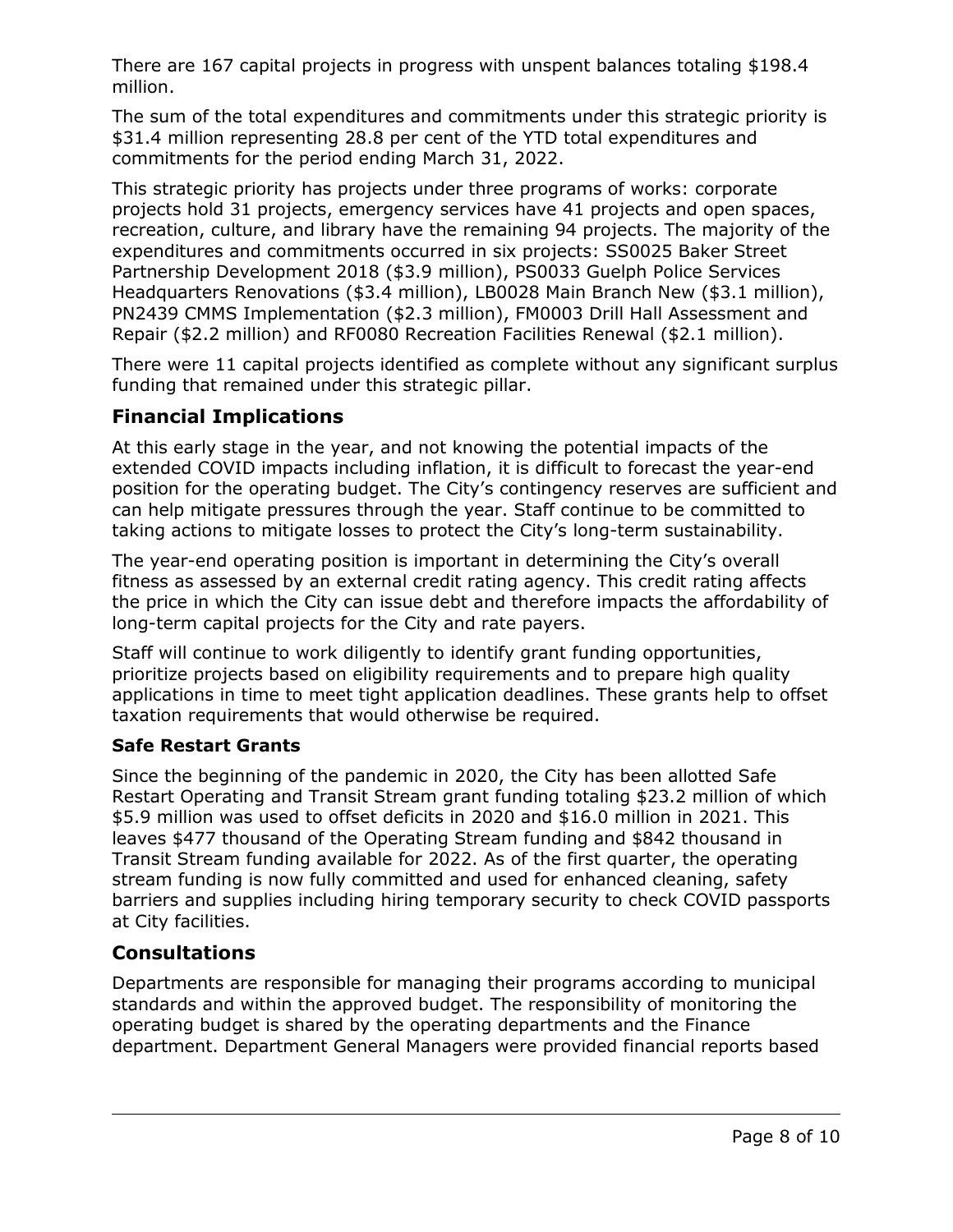on their actual revenue and expenditures to March 31, 2022, with which they provided commentary in consultation with the Finance department.

Project Managers are the owners of the capital accounts and have financial responsibility and accountability to manage the capital deliverables within the budget approved, within a reasonable time period, and achieve the Council expected outcomes of that capital project.

Department and Project Managers were provided capital budget monitoring reports based on actual expenditures and commitments to March 31, 2022, with which they provided a 'preliminary' progress status update (i.e., deferred, delayed, inprogress, complete, or to be closed), as well as a 'preliminary' financial projection status update (i.e., on budget, under budget, over budget or uncertain) for every project line.

Next steps will include the Financial Strategy and Finance Client Services teams conducting more in-depth consultations with department heads and Project Managers in the coming weeks to support the Council approved report [2022-118](https://pub-guelph.escribemeetings.com/filestream.ashx?DocumentId=24484)  [Inflationary Financial Impact Strategy](https://pub-guelph.escribemeetings.com/filestream.ashx?DocumentId=24484) to address inflationary challenges, so that capital projects can be prioritized and tracked accordingly.

#### **Strategic Plan Alignment**

Reporting quarterly on the financial status of the operating and capital budget supports the Strategic Plan's Working Together for our Future pillar through maintaining a fiscally responsible local government.

## **Attachments**

Attachment-1- Q1 2022 Capital Spending Attachment-2- Q1 2022 Capital Budget Adjustments

## **Departmental Approval**

Greg Clark, Manager, Financial Strategy and Long-Term Planning

Karen Newland, Manager, Finance Client Services

## **Report Author**

Lisa Bell, Senior Corporate Analyst – Capital Planning Ron Maeresera, Senior Corporate Analyst – Client Services

## **This report was approved by:**

Tara Baker General Manager Finance/City Treasurer Corporate Services 519-822-1260 extension 2084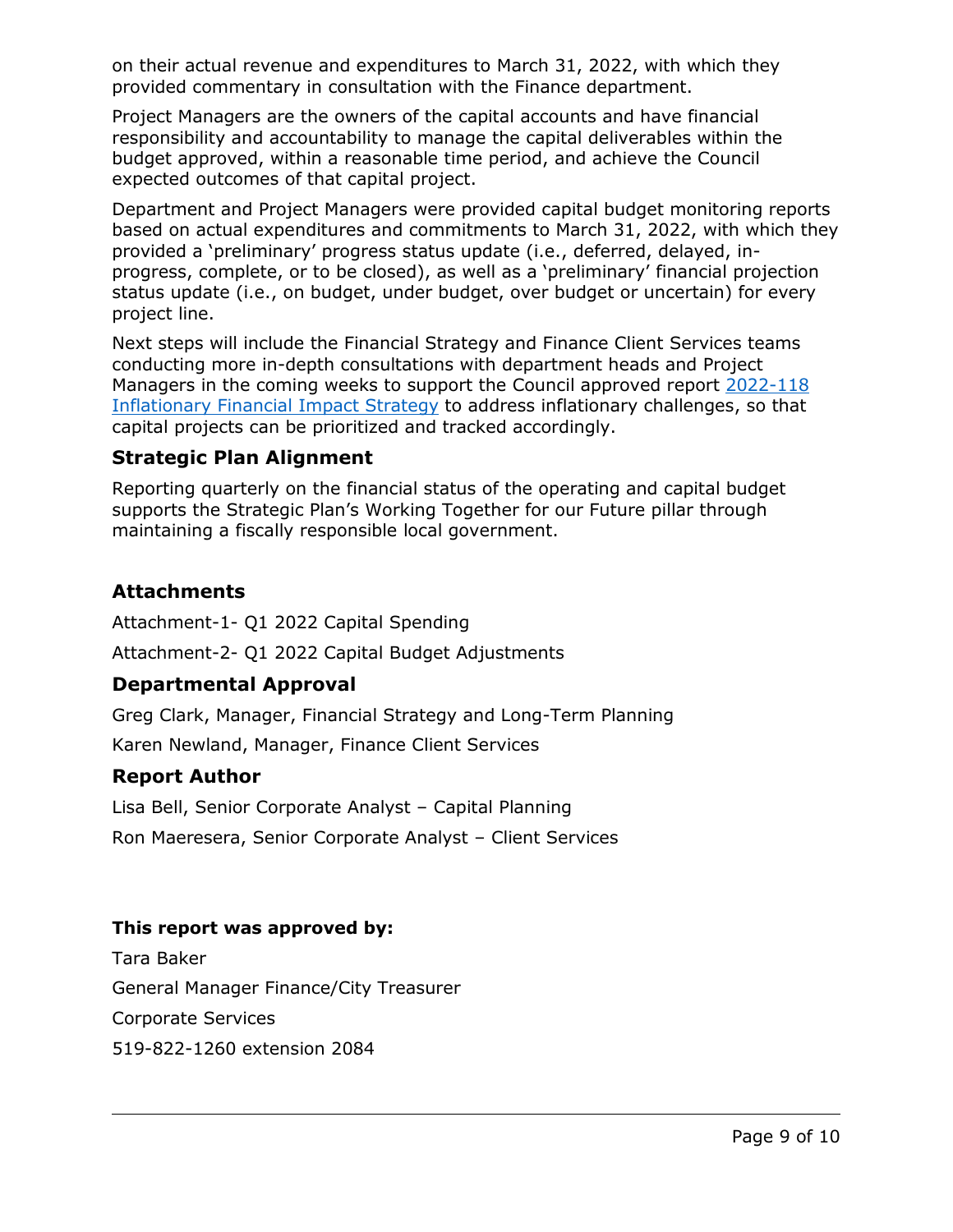# **This report was recommended by:**

Trevor Lee Deputy Chief Administrative Officer Corporate Services 519-822-1260 extension 2281 trevor.lee@guelph.ca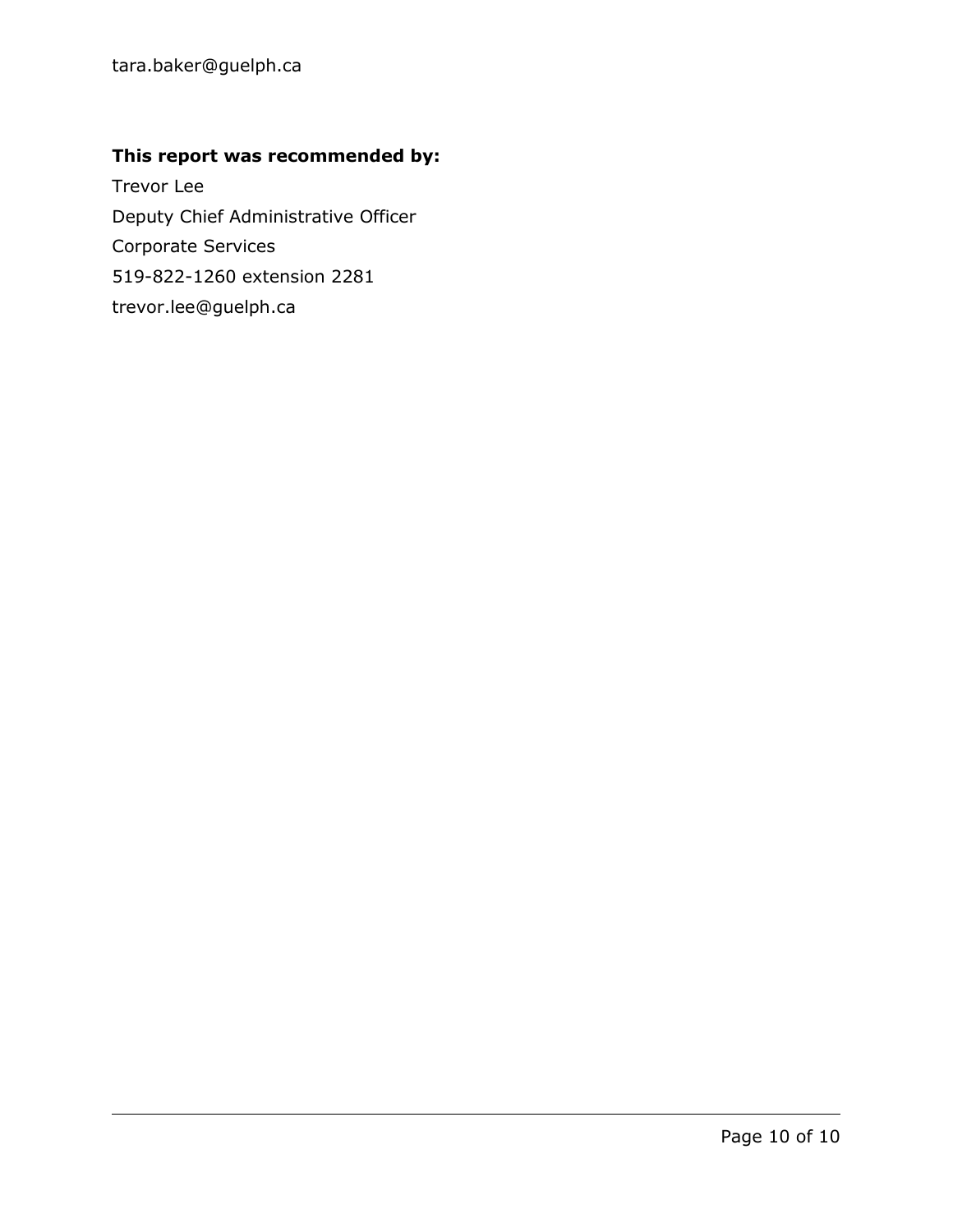# Attachment-1: Q1 2022 Capital Spending (all values are in thousands of dollars)

| <b>Budget by Pillar</b>                   | <b>Powering</b><br>our future | <b>Sustaining</b><br>our future | <b>Navigating</b><br>our future | Working<br>together<br>for our<br>future | <b>Building</b><br>our<br>future | <b>Total</b><br><b>Year to</b><br>Date |
|-------------------------------------------|-------------------------------|---------------------------------|---------------------------------|------------------------------------------|----------------------------------|----------------------------------------|
| 2021 carry-over budget                    | 2,957                         | 176,986                         | 47,619                          | 3,573                                    | 202,219                          | 433,354                                |
| 2022 capital budget, approved             | 1,750                         | 72,607                          | 34,068                          | 5,830                                    | 27,168                           | 141,423                                |
| 2022 additional approved funding          | (116)                         | 0                               | 175                             | $\Omega$                                 | 438                              | 497                                    |
| <b>Available capital funding for 2022</b> | 4,591                         | 249,593                         | 81,862                          | 9,403                                    | 229,825                          | 575,274                                |
| 2022 capital spending                     | 359                           | 4,535                           | 1,805                           | 356                                      | 3,647                            | 10,702                                 |
| Open purchase orders (PO)                 | 964                           | 52,942                          | 15,065                          | 1,687                                    | 27,730                           | 98,388                                 |
| <b>Total spending and commitments</b>     | 1,322                         | 57,477                          | 16,870                          | 2,042                                    | 31,377                           | 109,088                                |
| Projects Closed                           | $\mathbf 0$                   | 0                               | $\mathbf 0$                     | $\mathbf 0$                              | $\mathbf 0$                      | 0                                      |
| <b>Uncommitted approved budget</b>        | 3,269                         | 192,115                         | 64,993                          | 7,360                                    | 198,449                          | 466,186                                |

Note: May not add due to rounding.